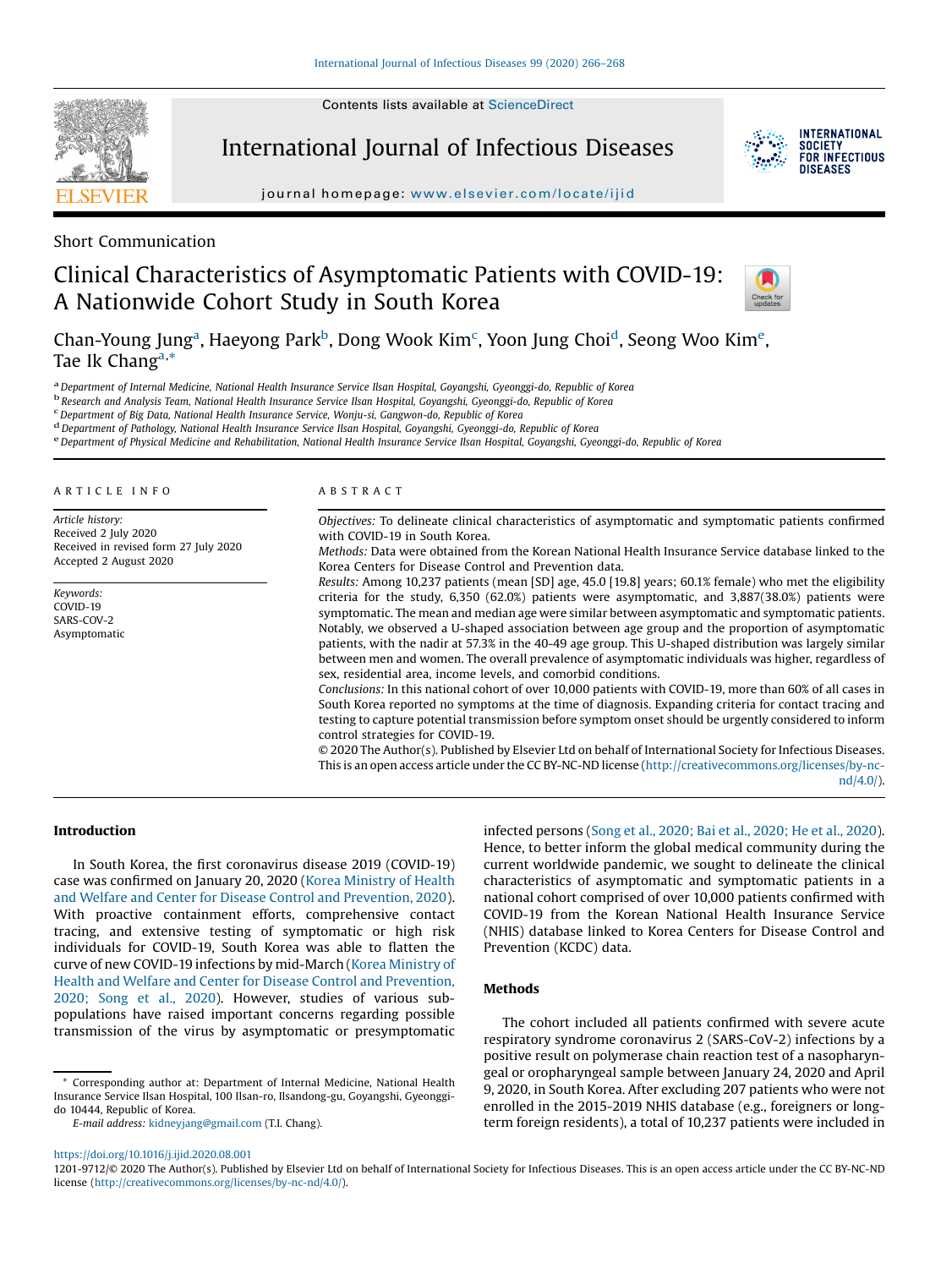the final analysis. We characterized patients by socio-demographics, comorbid conditions, and presence/absence of symptoms. Information on presenting symptoms was collected by telephone interviews within the first 24 hours following a positive test for SARS-CoV-2 as part of contact tracing. Comorbidities were assessed using the International Classification of Disease, Tenth Revision, which were ascertained by the presence of at least two or more diagnostic codes identified up to five years prior to diagnosis of COVID-19. The Charlson comorbidity index score was also calculated as a proxy of disease burden and illness severity (Quan et al., 2005). Data from descriptive analyses were summarized using means (standard deviations, SD), medians (inter-quartile range), or proportions. The Institutional Review Board of the NHIS Ilsan Hospital approved this study and waived the requirement for informed consent as only de-identified data were examined.

## Results

As of July 23, 2020, South Korea had confirmed 13,938 cases (including 2,145 imported cases) of SARS-CoV-2 infection (Korea

## Table 1

Clinical Characteristics of the Study Population.

Ministry of Health and Welfare and Center for Disease Control and Prevention, 2020). Among 10,237 patients (mean [SD] age, 45.0 [19.8] years; 60.1% female) who met the eligibility criteria for the study, 6,350 (62.0%) patients were asymptomatic, and 3,887 (38.0%) patients were symptomatic (Table 1). The mean and median age was similar between asymptomatic and symptomatic patients. Notably, we observed a U-shaped association between age group and the proportion of asymptomatic patients, with the nadir at 57.3% in the 40-49 age group. This U-shaped distribution was largely similar between men and women (Figure 1). The overall prevalence of asymptomatic individuals was higher, regardless of sex, residential area, income levels, and comorbid conditions.

# **Discussion**

Despite deployment of aggressive public health measures, COVID-19 has infected more than fifteen million people and continues to spread rapidly around the world (Korea Ministry of Health and Welfare and Center for Disease Control and Prevention,

| Symptomatic<br>Asymptomatic<br>Number (%)<br>10,237<br>6,350(62.0)<br>3887 (38.0)<br>Age, years<br>Mean (SD)<br>45.0 (19.8)<br>45.2 (20.5)<br>44.6 (18.6)<br>Median (IQR)<br>46.0 (26.0-60.0)<br>46.0 (26.0-60.0)<br>45.0 (27.0-58.0)<br>Age intervals, number (%)<br>$0-19$ years<br>481 (4.7)<br>337 (70.1)<br>144 (29.9)<br>$20-29$ years<br>1,789 (62.6)<br>2,858 (27.9)<br>1,069 (37.4)<br>$30-39$ years<br>1,089(10.6)<br>649 (59.6)<br>440 (40.4)<br>$40-49$ years<br>1,327(13.0)<br>760 (57.3)<br>567 (42.7)<br>$50-59$ years<br>1,879 (18.4)<br>1,125(59.9)<br>754 (40.1)<br>$60-69$ years<br>1,385(13.5)<br>853 (61.6)<br>532 (38.4)<br>$\geq$ 70 years<br>837 (68.7)<br>1,218(11.9)<br>381 (31.3)<br>Sex, number (%)<br>Men<br>4,088 (39.9)<br>2,665 (65.2)<br>1,423 (34.8)<br>Women<br>3,685 (59.9)<br>6,149(60.1)<br>2,464 (40.1)<br>Residential area, number (%)<br>Large city<br>7,525 (73.5)<br>4,720 (62.7)<br>2,805 (37.3)<br>Small city<br>2,100 (20.5)<br>1,249(59.5)<br>851 (40.5)<br>Rural area<br>612(6.0)<br>381 (62.3)<br>231 (37.7)<br>Income quantiles, number (%)<br>First quantile (lowest)<br>3,210 (31.4)<br>1,998(62.2)<br>1,212 (37.8)<br>Second quantile<br>828 (60.8)<br>1,362(13.3)<br>534 (39.2)<br>Third quantile<br>1,532 (15.0)<br>924 (60.3)<br>608 (39.7)<br>Fourth quantile<br>1,775 (17.3)<br>1,096 (61.7)<br>679 (38.3)<br>Fifth quantile (highest)<br>2,358 (23.0)<br>1,504(63.8)<br>854 (36.2)<br>Comorbidities, number (%)<br>Hypertension<br>782 (7.6)<br>559 (71.5)<br>223 (28.5)<br><b>Diabetes</b><br>624(6.1)<br>416 (66.7)<br>208 (33.3)<br>Ischaemic heart disease<br>197(1.9)<br>135 (68.5)<br>62(31.5)<br>Heart failure<br>119(1.2)<br>87 (73.1)<br>32 (26.9)<br>Dyslipidaemia<br>642 (6.3)<br>397 (61.8)<br>245 (38.2)<br>Cerebrovascular disease<br>360(3.5)<br>265 (73.6)<br>95 (26.4)<br>Hemiplegia<br>114 (82.0)<br>139(1.4)<br>25(18.0)<br>Dementia<br>312(3.0)<br>265 (84.9)<br>47 (15.1)<br>Peripheral vascular disease<br>25(59.5)<br>42(0.4)<br>17(40.5)<br>Liver disease<br>144(1.4)<br>78 (54.2)<br>66 (45.8)<br>Chronic pulmonary disease<br>312(3.0)<br>218 (69.9)<br>94 (30.1)<br>Connective tissue disease<br>57 (0.6)<br>39 (68.4)<br>18 (31.6)<br>Peptic ulcer disease<br>253(2.5)<br>167 (66.0)<br>86 (34.0)<br>Chronic kidney disease<br>47(0.5)<br>34 (72.3)<br>13 (27.7)<br>Malignancy<br>237(2.3)<br>156 (65.8)<br>81 (34.2)<br>CCI scores, number (%)<br>$\bf{0}$<br>8,722 (85.2)<br>5,334 (61.2)<br>3,388 (38.8)<br>$\mathbf{1}$<br>669 (6.5)<br>430 (64.3)<br>239 (35.7)<br>2<br>354(3.5)<br>225 (63.6)<br>129 (36.4)<br>>3<br>131 (26.6)<br>492 (4.8)<br>361 (73.4) | Characteristics | Overall | Presenting symptoms at diagnosis |  |
|---------------------------------------------------------------------------------------------------------------------------------------------------------------------------------------------------------------------------------------------------------------------------------------------------------------------------------------------------------------------------------------------------------------------------------------------------------------------------------------------------------------------------------------------------------------------------------------------------------------------------------------------------------------------------------------------------------------------------------------------------------------------------------------------------------------------------------------------------------------------------------------------------------------------------------------------------------------------------------------------------------------------------------------------------------------------------------------------------------------------------------------------------------------------------------------------------------------------------------------------------------------------------------------------------------------------------------------------------------------------------------------------------------------------------------------------------------------------------------------------------------------------------------------------------------------------------------------------------------------------------------------------------------------------------------------------------------------------------------------------------------------------------------------------------------------------------------------------------------------------------------------------------------------------------------------------------------------------------------------------------------------------------------------------------------------------------------------------------------------------------------------------------------------------------------------------------------------------------------------------------------------------------------------------------------------------------------------------------------------------------------------------------------------------------------------------------------------------------------------------------------------------------------------------------------------------------------------------------------------------------------------------------------|-----------------|---------|----------------------------------|--|
|                                                                                                                                                                                                                                                                                                                                                                                                                                                                                                                                                                                                                                                                                                                                                                                                                                                                                                                                                                                                                                                                                                                                                                                                                                                                                                                                                                                                                                                                                                                                                                                                                                                                                                                                                                                                                                                                                                                                                                                                                                                                                                                                                                                                                                                                                                                                                                                                                                                                                                                                                                                                                                                         |                 |         |                                  |  |
|                                                                                                                                                                                                                                                                                                                                                                                                                                                                                                                                                                                                                                                                                                                                                                                                                                                                                                                                                                                                                                                                                                                                                                                                                                                                                                                                                                                                                                                                                                                                                                                                                                                                                                                                                                                                                                                                                                                                                                                                                                                                                                                                                                                                                                                                                                                                                                                                                                                                                                                                                                                                                                                         |                 |         |                                  |  |
|                                                                                                                                                                                                                                                                                                                                                                                                                                                                                                                                                                                                                                                                                                                                                                                                                                                                                                                                                                                                                                                                                                                                                                                                                                                                                                                                                                                                                                                                                                                                                                                                                                                                                                                                                                                                                                                                                                                                                                                                                                                                                                                                                                                                                                                                                                                                                                                                                                                                                                                                                                                                                                                         |                 |         |                                  |  |
|                                                                                                                                                                                                                                                                                                                                                                                                                                                                                                                                                                                                                                                                                                                                                                                                                                                                                                                                                                                                                                                                                                                                                                                                                                                                                                                                                                                                                                                                                                                                                                                                                                                                                                                                                                                                                                                                                                                                                                                                                                                                                                                                                                                                                                                                                                                                                                                                                                                                                                                                                                                                                                                         |                 |         |                                  |  |
|                                                                                                                                                                                                                                                                                                                                                                                                                                                                                                                                                                                                                                                                                                                                                                                                                                                                                                                                                                                                                                                                                                                                                                                                                                                                                                                                                                                                                                                                                                                                                                                                                                                                                                                                                                                                                                                                                                                                                                                                                                                                                                                                                                                                                                                                                                                                                                                                                                                                                                                                                                                                                                                         |                 |         |                                  |  |
|                                                                                                                                                                                                                                                                                                                                                                                                                                                                                                                                                                                                                                                                                                                                                                                                                                                                                                                                                                                                                                                                                                                                                                                                                                                                                                                                                                                                                                                                                                                                                                                                                                                                                                                                                                                                                                                                                                                                                                                                                                                                                                                                                                                                                                                                                                                                                                                                                                                                                                                                                                                                                                                         |                 |         |                                  |  |
|                                                                                                                                                                                                                                                                                                                                                                                                                                                                                                                                                                                                                                                                                                                                                                                                                                                                                                                                                                                                                                                                                                                                                                                                                                                                                                                                                                                                                                                                                                                                                                                                                                                                                                                                                                                                                                                                                                                                                                                                                                                                                                                                                                                                                                                                                                                                                                                                                                                                                                                                                                                                                                                         |                 |         |                                  |  |
|                                                                                                                                                                                                                                                                                                                                                                                                                                                                                                                                                                                                                                                                                                                                                                                                                                                                                                                                                                                                                                                                                                                                                                                                                                                                                                                                                                                                                                                                                                                                                                                                                                                                                                                                                                                                                                                                                                                                                                                                                                                                                                                                                                                                                                                                                                                                                                                                                                                                                                                                                                                                                                                         |                 |         |                                  |  |
|                                                                                                                                                                                                                                                                                                                                                                                                                                                                                                                                                                                                                                                                                                                                                                                                                                                                                                                                                                                                                                                                                                                                                                                                                                                                                                                                                                                                                                                                                                                                                                                                                                                                                                                                                                                                                                                                                                                                                                                                                                                                                                                                                                                                                                                                                                                                                                                                                                                                                                                                                                                                                                                         |                 |         |                                  |  |
|                                                                                                                                                                                                                                                                                                                                                                                                                                                                                                                                                                                                                                                                                                                                                                                                                                                                                                                                                                                                                                                                                                                                                                                                                                                                                                                                                                                                                                                                                                                                                                                                                                                                                                                                                                                                                                                                                                                                                                                                                                                                                                                                                                                                                                                                                                                                                                                                                                                                                                                                                                                                                                                         |                 |         |                                  |  |
|                                                                                                                                                                                                                                                                                                                                                                                                                                                                                                                                                                                                                                                                                                                                                                                                                                                                                                                                                                                                                                                                                                                                                                                                                                                                                                                                                                                                                                                                                                                                                                                                                                                                                                                                                                                                                                                                                                                                                                                                                                                                                                                                                                                                                                                                                                                                                                                                                                                                                                                                                                                                                                                         |                 |         |                                  |  |
|                                                                                                                                                                                                                                                                                                                                                                                                                                                                                                                                                                                                                                                                                                                                                                                                                                                                                                                                                                                                                                                                                                                                                                                                                                                                                                                                                                                                                                                                                                                                                                                                                                                                                                                                                                                                                                                                                                                                                                                                                                                                                                                                                                                                                                                                                                                                                                                                                                                                                                                                                                                                                                                         |                 |         |                                  |  |
|                                                                                                                                                                                                                                                                                                                                                                                                                                                                                                                                                                                                                                                                                                                                                                                                                                                                                                                                                                                                                                                                                                                                                                                                                                                                                                                                                                                                                                                                                                                                                                                                                                                                                                                                                                                                                                                                                                                                                                                                                                                                                                                                                                                                                                                                                                                                                                                                                                                                                                                                                                                                                                                         |                 |         |                                  |  |
|                                                                                                                                                                                                                                                                                                                                                                                                                                                                                                                                                                                                                                                                                                                                                                                                                                                                                                                                                                                                                                                                                                                                                                                                                                                                                                                                                                                                                                                                                                                                                                                                                                                                                                                                                                                                                                                                                                                                                                                                                                                                                                                                                                                                                                                                                                                                                                                                                                                                                                                                                                                                                                                         |                 |         |                                  |  |
|                                                                                                                                                                                                                                                                                                                                                                                                                                                                                                                                                                                                                                                                                                                                                                                                                                                                                                                                                                                                                                                                                                                                                                                                                                                                                                                                                                                                                                                                                                                                                                                                                                                                                                                                                                                                                                                                                                                                                                                                                                                                                                                                                                                                                                                                                                                                                                                                                                                                                                                                                                                                                                                         |                 |         |                                  |  |
|                                                                                                                                                                                                                                                                                                                                                                                                                                                                                                                                                                                                                                                                                                                                                                                                                                                                                                                                                                                                                                                                                                                                                                                                                                                                                                                                                                                                                                                                                                                                                                                                                                                                                                                                                                                                                                                                                                                                                                                                                                                                                                                                                                                                                                                                                                                                                                                                                                                                                                                                                                                                                                                         |                 |         |                                  |  |
|                                                                                                                                                                                                                                                                                                                                                                                                                                                                                                                                                                                                                                                                                                                                                                                                                                                                                                                                                                                                                                                                                                                                                                                                                                                                                                                                                                                                                                                                                                                                                                                                                                                                                                                                                                                                                                                                                                                                                                                                                                                                                                                                                                                                                                                                                                                                                                                                                                                                                                                                                                                                                                                         |                 |         |                                  |  |
|                                                                                                                                                                                                                                                                                                                                                                                                                                                                                                                                                                                                                                                                                                                                                                                                                                                                                                                                                                                                                                                                                                                                                                                                                                                                                                                                                                                                                                                                                                                                                                                                                                                                                                                                                                                                                                                                                                                                                                                                                                                                                                                                                                                                                                                                                                                                                                                                                                                                                                                                                                                                                                                         |                 |         |                                  |  |
|                                                                                                                                                                                                                                                                                                                                                                                                                                                                                                                                                                                                                                                                                                                                                                                                                                                                                                                                                                                                                                                                                                                                                                                                                                                                                                                                                                                                                                                                                                                                                                                                                                                                                                                                                                                                                                                                                                                                                                                                                                                                                                                                                                                                                                                                                                                                                                                                                                                                                                                                                                                                                                                         |                 |         |                                  |  |
|                                                                                                                                                                                                                                                                                                                                                                                                                                                                                                                                                                                                                                                                                                                                                                                                                                                                                                                                                                                                                                                                                                                                                                                                                                                                                                                                                                                                                                                                                                                                                                                                                                                                                                                                                                                                                                                                                                                                                                                                                                                                                                                                                                                                                                                                                                                                                                                                                                                                                                                                                                                                                                                         |                 |         |                                  |  |
|                                                                                                                                                                                                                                                                                                                                                                                                                                                                                                                                                                                                                                                                                                                                                                                                                                                                                                                                                                                                                                                                                                                                                                                                                                                                                                                                                                                                                                                                                                                                                                                                                                                                                                                                                                                                                                                                                                                                                                                                                                                                                                                                                                                                                                                                                                                                                                                                                                                                                                                                                                                                                                                         |                 |         |                                  |  |
|                                                                                                                                                                                                                                                                                                                                                                                                                                                                                                                                                                                                                                                                                                                                                                                                                                                                                                                                                                                                                                                                                                                                                                                                                                                                                                                                                                                                                                                                                                                                                                                                                                                                                                                                                                                                                                                                                                                                                                                                                                                                                                                                                                                                                                                                                                                                                                                                                                                                                                                                                                                                                                                         |                 |         |                                  |  |
|                                                                                                                                                                                                                                                                                                                                                                                                                                                                                                                                                                                                                                                                                                                                                                                                                                                                                                                                                                                                                                                                                                                                                                                                                                                                                                                                                                                                                                                                                                                                                                                                                                                                                                                                                                                                                                                                                                                                                                                                                                                                                                                                                                                                                                                                                                                                                                                                                                                                                                                                                                                                                                                         |                 |         |                                  |  |
|                                                                                                                                                                                                                                                                                                                                                                                                                                                                                                                                                                                                                                                                                                                                                                                                                                                                                                                                                                                                                                                                                                                                                                                                                                                                                                                                                                                                                                                                                                                                                                                                                                                                                                                                                                                                                                                                                                                                                                                                                                                                                                                                                                                                                                                                                                                                                                                                                                                                                                                                                                                                                                                         |                 |         |                                  |  |
|                                                                                                                                                                                                                                                                                                                                                                                                                                                                                                                                                                                                                                                                                                                                                                                                                                                                                                                                                                                                                                                                                                                                                                                                                                                                                                                                                                                                                                                                                                                                                                                                                                                                                                                                                                                                                                                                                                                                                                                                                                                                                                                                                                                                                                                                                                                                                                                                                                                                                                                                                                                                                                                         |                 |         |                                  |  |
|                                                                                                                                                                                                                                                                                                                                                                                                                                                                                                                                                                                                                                                                                                                                                                                                                                                                                                                                                                                                                                                                                                                                                                                                                                                                                                                                                                                                                                                                                                                                                                                                                                                                                                                                                                                                                                                                                                                                                                                                                                                                                                                                                                                                                                                                                                                                                                                                                                                                                                                                                                                                                                                         |                 |         |                                  |  |
|                                                                                                                                                                                                                                                                                                                                                                                                                                                                                                                                                                                                                                                                                                                                                                                                                                                                                                                                                                                                                                                                                                                                                                                                                                                                                                                                                                                                                                                                                                                                                                                                                                                                                                                                                                                                                                                                                                                                                                                                                                                                                                                                                                                                                                                                                                                                                                                                                                                                                                                                                                                                                                                         |                 |         |                                  |  |
|                                                                                                                                                                                                                                                                                                                                                                                                                                                                                                                                                                                                                                                                                                                                                                                                                                                                                                                                                                                                                                                                                                                                                                                                                                                                                                                                                                                                                                                                                                                                                                                                                                                                                                                                                                                                                                                                                                                                                                                                                                                                                                                                                                                                                                                                                                                                                                                                                                                                                                                                                                                                                                                         |                 |         |                                  |  |
|                                                                                                                                                                                                                                                                                                                                                                                                                                                                                                                                                                                                                                                                                                                                                                                                                                                                                                                                                                                                                                                                                                                                                                                                                                                                                                                                                                                                                                                                                                                                                                                                                                                                                                                                                                                                                                                                                                                                                                                                                                                                                                                                                                                                                                                                                                                                                                                                                                                                                                                                                                                                                                                         |                 |         |                                  |  |
|                                                                                                                                                                                                                                                                                                                                                                                                                                                                                                                                                                                                                                                                                                                                                                                                                                                                                                                                                                                                                                                                                                                                                                                                                                                                                                                                                                                                                                                                                                                                                                                                                                                                                                                                                                                                                                                                                                                                                                                                                                                                                                                                                                                                                                                                                                                                                                                                                                                                                                                                                                                                                                                         |                 |         |                                  |  |
|                                                                                                                                                                                                                                                                                                                                                                                                                                                                                                                                                                                                                                                                                                                                                                                                                                                                                                                                                                                                                                                                                                                                                                                                                                                                                                                                                                                                                                                                                                                                                                                                                                                                                                                                                                                                                                                                                                                                                                                                                                                                                                                                                                                                                                                                                                                                                                                                                                                                                                                                                                                                                                                         |                 |         |                                  |  |
|                                                                                                                                                                                                                                                                                                                                                                                                                                                                                                                                                                                                                                                                                                                                                                                                                                                                                                                                                                                                                                                                                                                                                                                                                                                                                                                                                                                                                                                                                                                                                                                                                                                                                                                                                                                                                                                                                                                                                                                                                                                                                                                                                                                                                                                                                                                                                                                                                                                                                                                                                                                                                                                         |                 |         |                                  |  |
|                                                                                                                                                                                                                                                                                                                                                                                                                                                                                                                                                                                                                                                                                                                                                                                                                                                                                                                                                                                                                                                                                                                                                                                                                                                                                                                                                                                                                                                                                                                                                                                                                                                                                                                                                                                                                                                                                                                                                                                                                                                                                                                                                                                                                                                                                                                                                                                                                                                                                                                                                                                                                                                         |                 |         |                                  |  |
|                                                                                                                                                                                                                                                                                                                                                                                                                                                                                                                                                                                                                                                                                                                                                                                                                                                                                                                                                                                                                                                                                                                                                                                                                                                                                                                                                                                                                                                                                                                                                                                                                                                                                                                                                                                                                                                                                                                                                                                                                                                                                                                                                                                                                                                                                                                                                                                                                                                                                                                                                                                                                                                         |                 |         |                                  |  |
|                                                                                                                                                                                                                                                                                                                                                                                                                                                                                                                                                                                                                                                                                                                                                                                                                                                                                                                                                                                                                                                                                                                                                                                                                                                                                                                                                                                                                                                                                                                                                                                                                                                                                                                                                                                                                                                                                                                                                                                                                                                                                                                                                                                                                                                                                                                                                                                                                                                                                                                                                                                                                                                         |                 |         |                                  |  |
|                                                                                                                                                                                                                                                                                                                                                                                                                                                                                                                                                                                                                                                                                                                                                                                                                                                                                                                                                                                                                                                                                                                                                                                                                                                                                                                                                                                                                                                                                                                                                                                                                                                                                                                                                                                                                                                                                                                                                                                                                                                                                                                                                                                                                                                                                                                                                                                                                                                                                                                                                                                                                                                         |                 |         |                                  |  |
|                                                                                                                                                                                                                                                                                                                                                                                                                                                                                                                                                                                                                                                                                                                                                                                                                                                                                                                                                                                                                                                                                                                                                                                                                                                                                                                                                                                                                                                                                                                                                                                                                                                                                                                                                                                                                                                                                                                                                                                                                                                                                                                                                                                                                                                                                                                                                                                                                                                                                                                                                                                                                                                         |                 |         |                                  |  |
|                                                                                                                                                                                                                                                                                                                                                                                                                                                                                                                                                                                                                                                                                                                                                                                                                                                                                                                                                                                                                                                                                                                                                                                                                                                                                                                                                                                                                                                                                                                                                                                                                                                                                                                                                                                                                                                                                                                                                                                                                                                                                                                                                                                                                                                                                                                                                                                                                                                                                                                                                                                                                                                         |                 |         |                                  |  |
|                                                                                                                                                                                                                                                                                                                                                                                                                                                                                                                                                                                                                                                                                                                                                                                                                                                                                                                                                                                                                                                                                                                                                                                                                                                                                                                                                                                                                                                                                                                                                                                                                                                                                                                                                                                                                                                                                                                                                                                                                                                                                                                                                                                                                                                                                                                                                                                                                                                                                                                                                                                                                                                         |                 |         |                                  |  |
|                                                                                                                                                                                                                                                                                                                                                                                                                                                                                                                                                                                                                                                                                                                                                                                                                                                                                                                                                                                                                                                                                                                                                                                                                                                                                                                                                                                                                                                                                                                                                                                                                                                                                                                                                                                                                                                                                                                                                                                                                                                                                                                                                                                                                                                                                                                                                                                                                                                                                                                                                                                                                                                         |                 |         |                                  |  |
|                                                                                                                                                                                                                                                                                                                                                                                                                                                                                                                                                                                                                                                                                                                                                                                                                                                                                                                                                                                                                                                                                                                                                                                                                                                                                                                                                                                                                                                                                                                                                                                                                                                                                                                                                                                                                                                                                                                                                                                                                                                                                                                                                                                                                                                                                                                                                                                                                                                                                                                                                                                                                                                         |                 |         |                                  |  |
|                                                                                                                                                                                                                                                                                                                                                                                                                                                                                                                                                                                                                                                                                                                                                                                                                                                                                                                                                                                                                                                                                                                                                                                                                                                                                                                                                                                                                                                                                                                                                                                                                                                                                                                                                                                                                                                                                                                                                                                                                                                                                                                                                                                                                                                                                                                                                                                                                                                                                                                                                                                                                                                         |                 |         |                                  |  |
|                                                                                                                                                                                                                                                                                                                                                                                                                                                                                                                                                                                                                                                                                                                                                                                                                                                                                                                                                                                                                                                                                                                                                                                                                                                                                                                                                                                                                                                                                                                                                                                                                                                                                                                                                                                                                                                                                                                                                                                                                                                                                                                                                                                                                                                                                                                                                                                                                                                                                                                                                                                                                                                         |                 |         |                                  |  |
|                                                                                                                                                                                                                                                                                                                                                                                                                                                                                                                                                                                                                                                                                                                                                                                                                                                                                                                                                                                                                                                                                                                                                                                                                                                                                                                                                                                                                                                                                                                                                                                                                                                                                                                                                                                                                                                                                                                                                                                                                                                                                                                                                                                                                                                                                                                                                                                                                                                                                                                                                                                                                                                         |                 |         |                                  |  |
|                                                                                                                                                                                                                                                                                                                                                                                                                                                                                                                                                                                                                                                                                                                                                                                                                                                                                                                                                                                                                                                                                                                                                                                                                                                                                                                                                                                                                                                                                                                                                                                                                                                                                                                                                                                                                                                                                                                                                                                                                                                                                                                                                                                                                                                                                                                                                                                                                                                                                                                                                                                                                                                         |                 |         |                                  |  |
|                                                                                                                                                                                                                                                                                                                                                                                                                                                                                                                                                                                                                                                                                                                                                                                                                                                                                                                                                                                                                                                                                                                                                                                                                                                                                                                                                                                                                                                                                                                                                                                                                                                                                                                                                                                                                                                                                                                                                                                                                                                                                                                                                                                                                                                                                                                                                                                                                                                                                                                                                                                                                                                         |                 |         |                                  |  |
|                                                                                                                                                                                                                                                                                                                                                                                                                                                                                                                                                                                                                                                                                                                                                                                                                                                                                                                                                                                                                                                                                                                                                                                                                                                                                                                                                                                                                                                                                                                                                                                                                                                                                                                                                                                                                                                                                                                                                                                                                                                                                                                                                                                                                                                                                                                                                                                                                                                                                                                                                                                                                                                         |                 |         |                                  |  |

Definition of abbreviations: SD = standard deviation;  $IQR$  = inter-quartile range; CCI = Charlson comorbidity indexs.